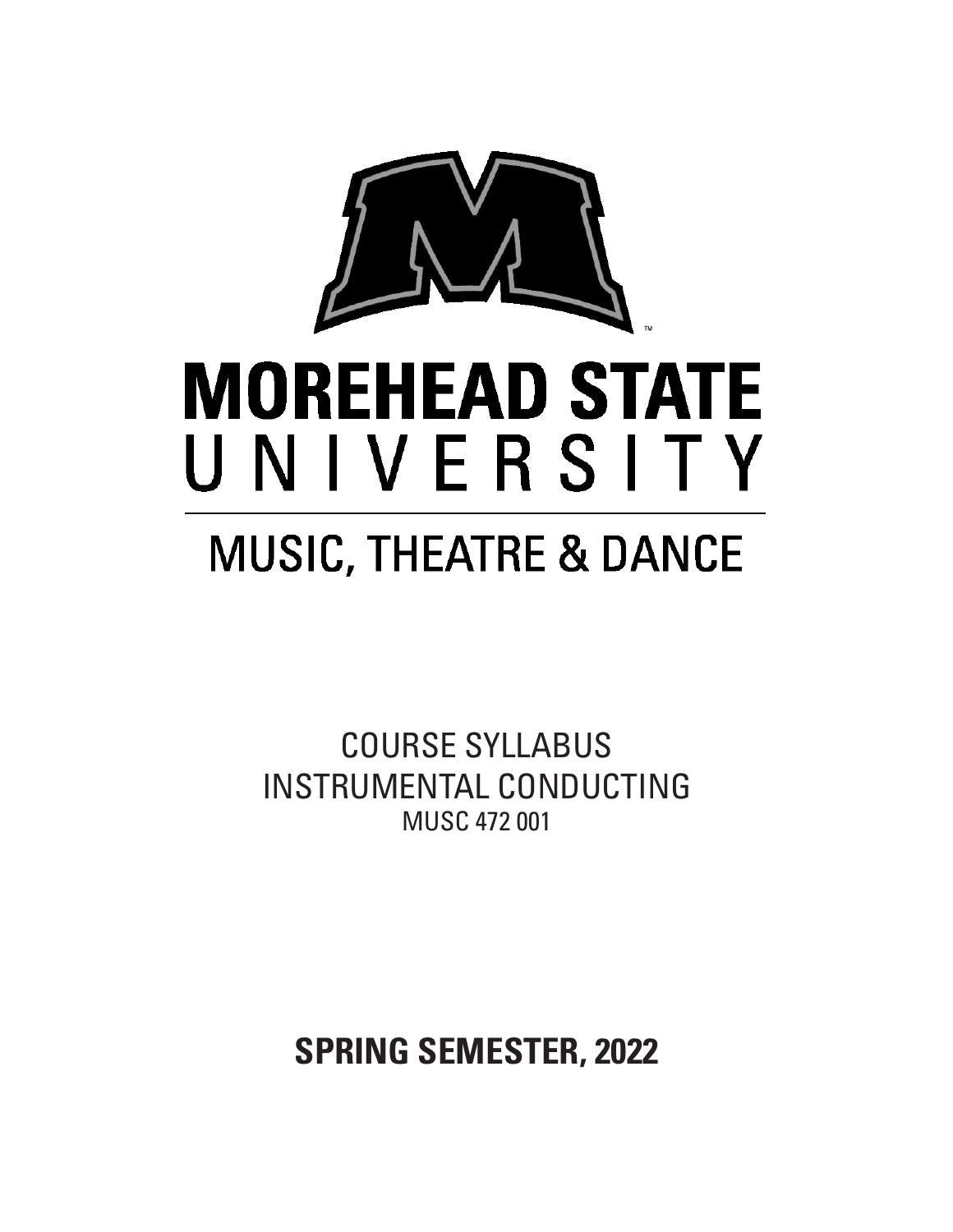### **INSTRUMENTAL CONDUCTING** MUSC 472 001 SPRING SEMESTER, 2022

**MOREHEAD STATE** UNIVERSITY

**Instructor:** Dr. DuWayne C. Dale 114 Baird Music Hall Office Hours: T/TH, 10:30am-12:00pm dcdale@moreheadstate.edu

**Class** T/TH 9:30am-10:20am, BMH Room 117 (2 credits). **Meeting Times:** 

**Student Learning Conducting Outcomes (SLOs):** 

**Catalog Course MUSC 472 - Instrumental Conducting. Baton technique, rehearsal procedures and style and Description: interpretation of instrumental works. Prerequisite: MUSC 271.** 

**NASM Competencies /** The Instrumental Conducting Class will expand upon the conducting skills gained in Basic

#### **The instrumental conducting student must acquire:**

- Technical skills requisite for artistic self-expression in at least one major performance area at a level appropriate for the particular music concentration
- An overview understanding of the repertory in their major performance area and the ability to perform from a cross-section of that repertory
- Knowledge and skills sufficient to work as a leader and in collaboration on matters of musical interpretations. Rehearsal and conducting skills are required as appropriate to the particular music concentration
- Growth in artistry, technical skills, collaborative competence and knowledge of repertory through regular ensemble experiences

#### **The instrumental conducting student must demonstrate:**

- The ability to prepare a music score and to prepare for teaching and conducting elements contained within
- Appropriate skills to effectively communicate with an instrumental ensemble through gesture
- The necessary listening skills to be an effective conductor and educator
- An understanding of transpositions for most instruments
- An understanding of a directed listening hierarchy and the ability to apply this knowledge to an ensemble rehearsal
- The ability to accurately diagnose ensemble playing errors and provide concise, accurate feedback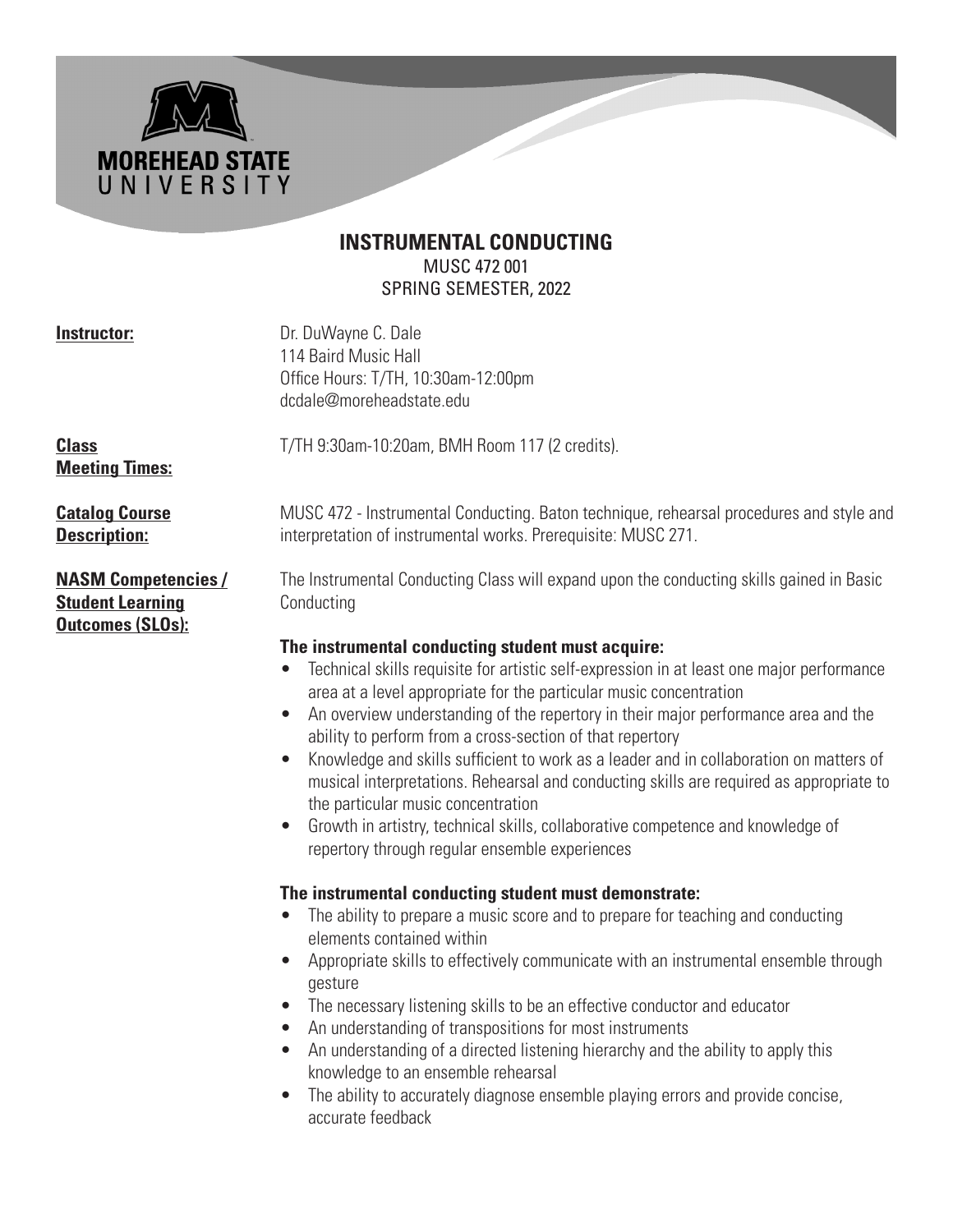**Required Texts** *Methods and Materials for Conducting*. Douglas Stotter, GIA Publications, 2006 **and Materials:** ISBN-13: 978-1579995515 *Error Detection: Exercises for the Instrumental Conductor.* Robert Spradling, Carl Fisher, 2010 ISBN-13: 978-0825872129 Conducting Baton (must meet with instructor approval) Primary or secondary instrument in working order Metronome or Metronome app (must be able to subdivide 16th notes and triplets) Thin 3-ring binder for organizing Practice Log assignment Set of highlighters of various colors Original score for *First Suite in Eb* by Gustav Holst (ed. Colin Matthews) Original score for *Irish Tune from County Derry* by Percy Grainger (ed. R. Mark Rogers) Face mask (to be worn at all times, unless singing/playing a wind instrument) **Recommended** *The Conductor as Leader: principles of Leadership Applied to Life on the Podium.* Ramona M. Wis, **Reading:** GIA Publications, 2007. ISBN-13: 978-1579996536 *On Becoming a Conductor: Lessons and Meditations on the Art of Conducting.* Frank L. Battisti, Meridith Music Publications, 2007. ISBN-13: 978-1574630862 *Basic Conducting Techniques,* 7th Edition*.* Joseph A. Labuta and Wendy K. Matthews, Routledge, 2017. ISBN-13: 978-1138656987 *Conducting Nuances: Little Things Mean a Lot.* Anthony Maiello, GIA Publications, 2007. ISBN-13: 978-1579997151

\*Supplemental required reading from the above texts and other sources will be provided via our course Blackboard page.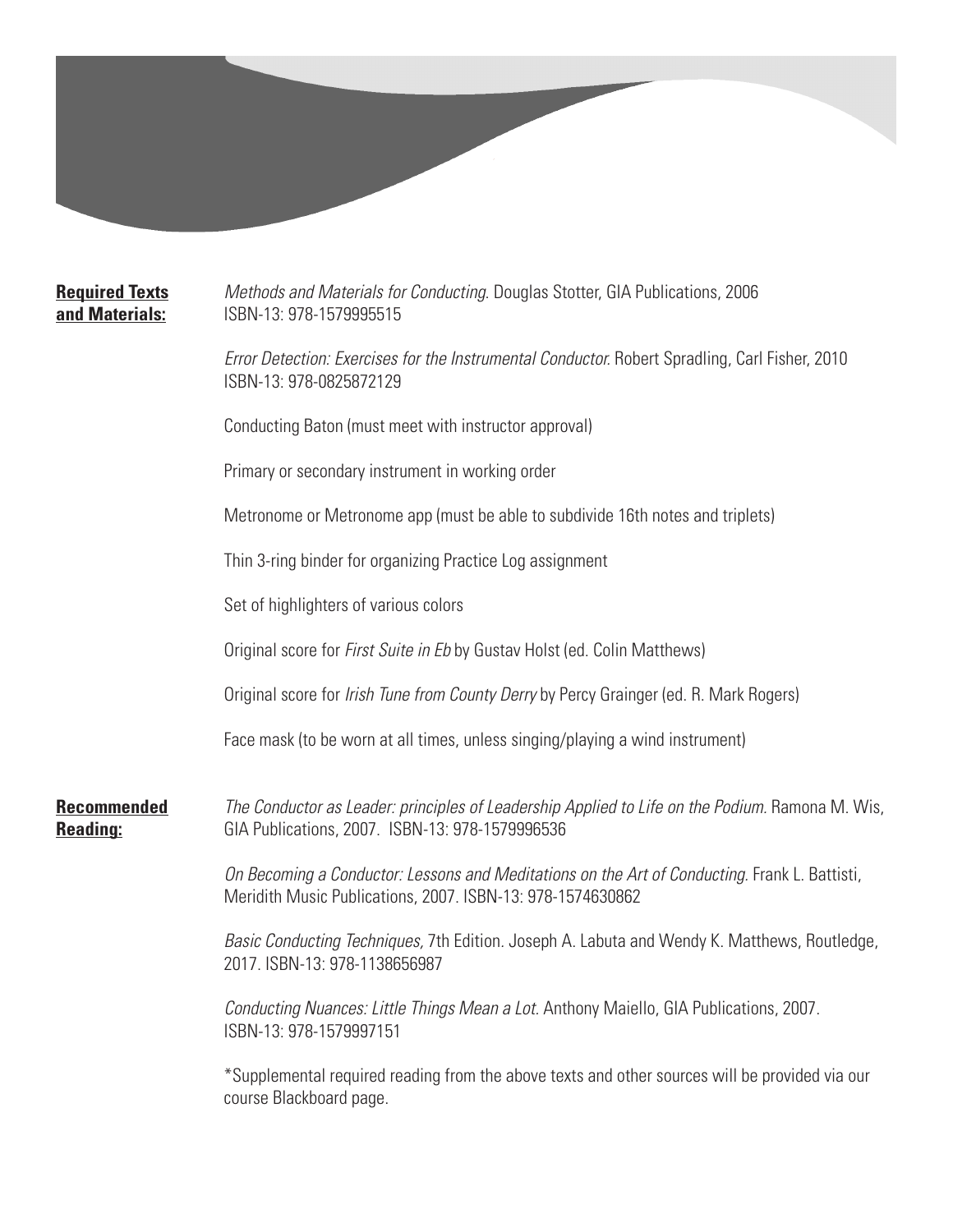

#### **Attendance: \*See special note about attendance at the end of this document**

Pursuant to UAR 131.05, "Prompt and regular class attendance is the responsibility of all students. Students should be aware that excessive absenteeism, whether excused or unexcused, may affect their ability to earn a passing grade. University excused absences are grouped into five categories: 1) University-Sponsored Activities; 2) Student/Family Illness/Death; 3) Military Obligations; 4) Jury Duty or Subpoena for Court Appearances; and 5) Major Religious Holidays." Refer to UAR 131.05 for specifics on student attendance: https://www.moreheadstate.edu/MSU/media/UARs/UAR-131-05-Excused-Absences-Policy.pdf

 Excused absences sometimes occur (absences that fall under the UAR 103.05 guidelines above and for which the notifications instructions below have been followed). Despite excused status, though, absenteeism prevents a student from being able to receive instruction, practice requisite skills, participate in class discussions and activities, and may even impact fellow classmates. To that end, up to THREE (3) excused absences will be accepted without any negative impact to the student's course grade. Each absence beyond that point, even if excused according to UAR 103.05 and our course notification instructions, will result in a **one full letter-grade deduction in** final course grade**.**

 Each unexcused absence from a scheduled class meeting will result in a **one-half letter-grade deduction**. Each unexcused tardy/early departure—defined as not being present with all necessary supplies and equipment at the scheduled start of the class or leaving before the scheduled end of class—will count as one half of an unexcused absence.

#### **A student who accumulates SIX (6) class absences (approx. 20% of class meetings), regardless of excused/unexcused status, will fail the course.**

 Students with symptoms of COVID-19 or a positive COVID-19 test, or those who have been directly exposed to others with COVID-19, should immediately contact covid-19@moreheadstate.edu for guidance about class absence. If advised not to attend class, the absence will be excused and documentation will be sent to your instructor. In these cases, you should make arrangements with your instructor right away for any missed work (e.g., flexible timeline for production, make-up, and/or delivery of missed assignments). In cases of extended absence (i.e., at least 15% of total class instruction time), contact the Dean of Students no later than two weeks after the period of absence to discuss an institutional excused absence. In these circumstances, additional documentation may be required.

**Notification** For a class tardy, class absence, or early departure, the student must fill out an excused absence request form in **Instructions:** the band office in advance of anticipated absences or immediately following emergency/unanticipated absences. **Any tardy/absence/early departure for which this form is not submitted will automatically be considered unexcused.** These forms are also available on our class Blackboard page, but must be submitted to the band office. Most, if not all tardies/absences/early departures will require additional documentation in order to be considered for an excused absence. Absences for illness, for example, also require a note from a healthcare professional that includes the date(s)/time(s) in question to be considered excused. Students are expected to take care of these matters in a professional and timely manner. Submission of an excused absence request form does not automatically excuse the absence, especially if the absence does not fall under stipulations of UAR 103.05 (above). Again, accumulating six (6) class absences, even if all are excused, will result in failure of the class.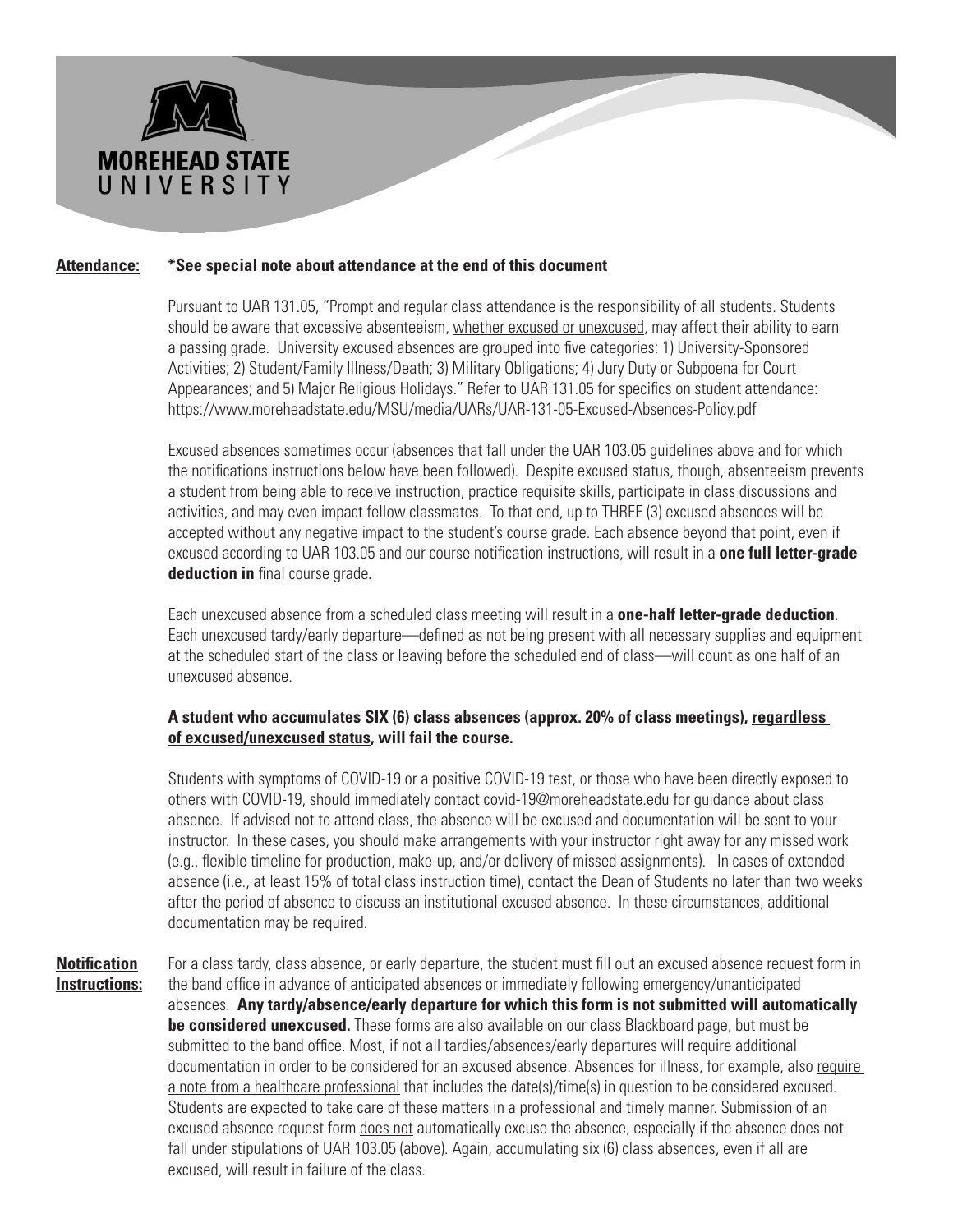#### **Grading:**

Students' grade will be assessed according to accumulated points. Specific assessment criteria via an assignment rubric will always be provided at the time of assignment. See the assignment overview contained in this syllabus for more information about each assignment and assessment.

#### **Grading Scale**:

| А | $=$ | 275-310 points | $(90-100\%)$ |
|---|-----|----------------|--------------|
| B | $=$ | 247-274 points | $(80-89%)$   |
| C | $=$ | 216-246 points | $(70-79%)$   |
| D | $=$ | 185-215 points | $(60 - 69%)$ |
| F | $=$ | 0-185 points   | $(0-59\%)$   |
|   |     |                |              |

*Note - point totals include rounding; total available points for the course as well as the listed ranges for designated letter grades may vary if course assignments are adjusted*

**Late Work** Absence does not excuse the student from submitting course work on time or from completing course work **Policy:** assigned during the absence. Assignments will have a specific due date and time; any work submitted after the due date/time will be considered late. Late work will be accepted for 24 hours following the due date/time. The work will be graded, but the grade for all late work will be reduced by 50%. Work submitted more than 24 hours past the due date/time will not be graded and will receive a grade of "0."

#### **General Class Expectations:**

MUSC 472 is a course designed to provide young professionals knowledge and practice in preparation for a career in music education. As such, each student is expected to comport himself/herself as professionals. Punctuality, both in regard to class attendance and assignment due dates, is inherent to professionalism. Similarly, a student's in-class participation and behaviors and his/her preparation for class activities and assessments should convey an individual who is passionate about personal growth and mastery of the requisite skills of their chosen profession. Conducting is a **SKILL** and must be **PRACTICED REGULARLY** in order to build the facility and confidence necessary to be effective. Falling short of these expectations will be reflected in a student's final course grade.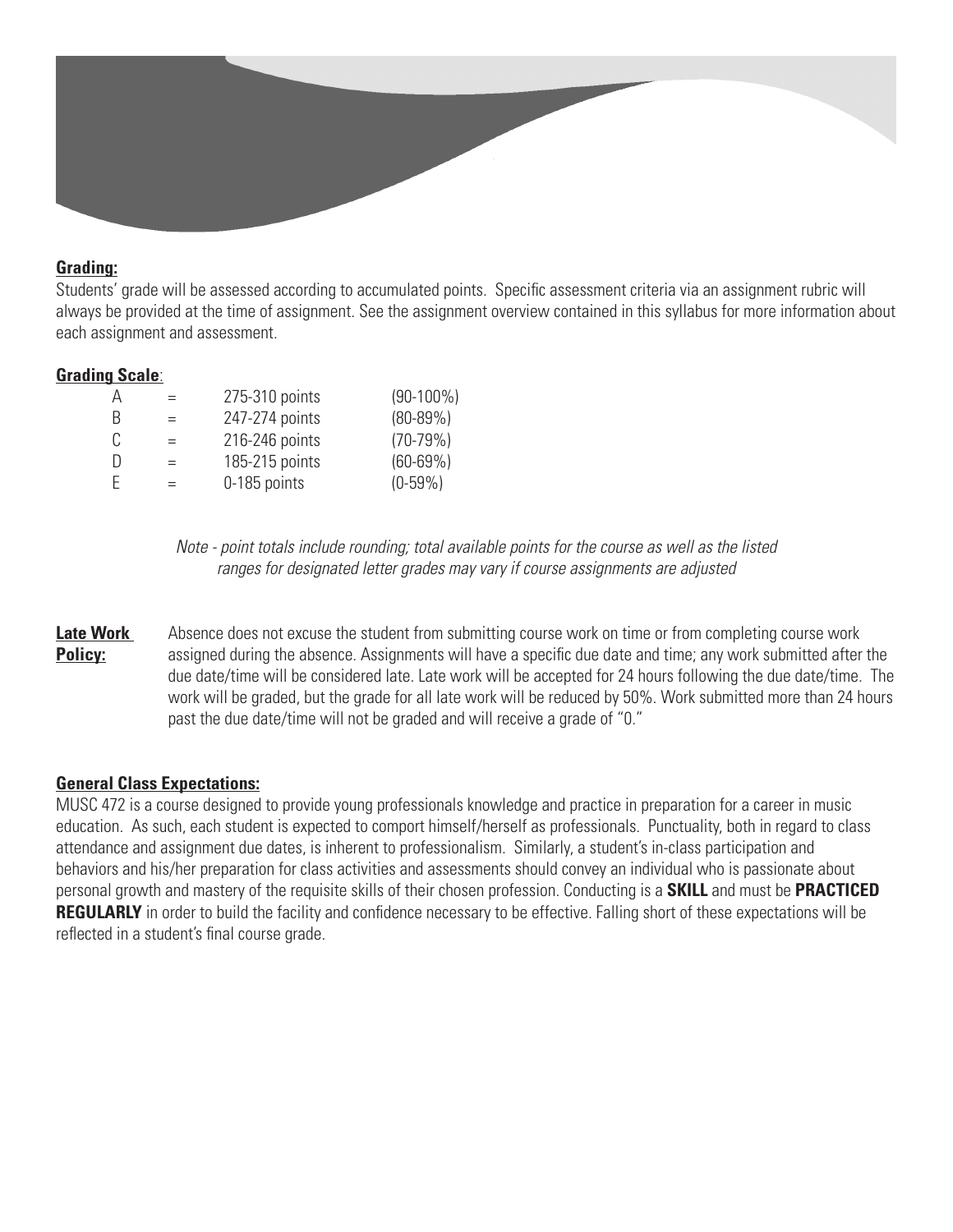| <b>COURSE OVERVIEW/READING ASSIGNMENTS</b> |                   |              |                                          |                                                           |                      |
|--------------------------------------------|-------------------|--------------|------------------------------------------|-----------------------------------------------------------|----------------------|
| <b>FOCUS</b><br><b>CLASS MEETING</b>       |                   |              |                                          | <b>NOTES</b>                                              | <b>READING*</b>      |
| JANUARY                                    | Week 1            | 18           | Course overview                          | Practice Journal assigned                                 |                      |
|                                            |                   | 20           | <b>Fundamentals Review</b>               | Self-Assessment due in class                              | Stotter, Unit 1-3    |
|                                            |                   |              |                                          | Suppl. A summary due by 11:59pm                           | Supplement A/B       |
|                                            | Week <sub>2</sub> | 25           | <b>Fundamentals/Transposition Review</b> | Terminology Quiz #1 in class                              | Stotter, Unit 4-7, 9 |
|                                            |                   |              |                                          | Transp. homework assigned                                 | Supplement C/D/E     |
|                                            |                   | 27           | No class meeting - Dr. Dale at CCPS      | Flip Grid #1 due by 11:59pm                               |                      |
|                                            | Week 3            | $\mathbf{1}$ | Malko exercises / Laban gestures         | Transp. Homework due in class                             | Supplement F         |
|                                            |                   |              |                                          | Transp. quiz in class                                     |                      |
|                                            |                   | 3            | No class meeting - KMEA Conference       |                                                           |                      |
| FEBRUARY                                   | Week 4            | 8            | Malko exercises / Laban gestures         | Terminology Quiz #2 in class                              |                      |
|                                            |                   | 10           | Malko exercises / Laban gestures         | Flip Grid #2 due by 11:59pm                               |                      |
|                                            | Week 5            | 15           | Laban Twinkle Variations Assessment      | Assessment in class                                       |                      |
|                                            |                   | 17           | Laban Twinkle Variations Assessment      | Assessment in class                                       |                      |
|                                            | Week 6            | 22           | Score study and preparation              | Holst/Grainger scores assigned.                           | Stotter, Unit 8      |
|                                            |                   |              |                                          | Have scores in class.                                     | Supplement G/H/I     |
|                                            |                   |              |                                          | Suppl. G/H/I summary due by 11:59pm                       |                      |
|                                            |                   | 24           | Score study and preparation              | Have scores in class                                      |                      |
|                                            |                   |              |                                          | Flip Grid #3 due by 11:59pm<br>Bring instruments to class |                      |
|                                            | Week 7            | 1            | Flex band introduction/reading           | Suppl. J summary due by 11:59pm                           | Supplement J         |
|                                            |                   | 3            | Flex band reading                        | Bring instruments to class                                |                      |
|                                            | Week 8            | 8            | Flex band reading                        | Bring instruments to class                                | Supplement K         |
|                                            |                   |              |                                          | Suppl. K summary due by 11:59pm                           |                      |
|                                            |                   | 10           | Flex band reading                        | H/G marked scores due in class                            |                      |
| <b>MARCH</b>                               |                   |              |                                          | Flip Grid #4 due by 11:59pm                               |                      |
|                                            |                   |              |                                          | Bring instruments to class                                |                      |
|                                            | Week 9            | 22           | Introduction or error detection          | Bring instruments to class                                | Spradling, pp 6-12   |
|                                            |                   | 24           | Error detection practice                 | Bring instruments to class                                |                      |
|                                            | Week 10           | 29           | Flex band practice - breakouts           | Bring instruments to class                                | Supplement L         |
|                                            |                   |              |                                          | Suppl. L summary due by 11:59pm                           |                      |
|                                            |                   | 31           | <b>Error detection practice</b>          | Flip Grid #5 due by 11:59pm                               |                      |
|                                            |                   |              |                                          | Bring instruments to class                                |                      |
|                                            | Week 11           | 5            | Flex band practice - breakouts           | Bring instruments to class                                |                      |
|                                            |                   | 7            | Error detection practice                 | Bring instruments to class                                | Supplement M         |
|                                            |                   |              |                                          | Suppl. M summary due by 11:59pm                           |                      |
|                                            | Week 12           | 12           | Flex band practice - breakouts           | Bring instruments to class                                | Supplement N         |
|                                            |                   |              |                                          | Suppl. N summary due by 11:59pm                           |                      |
|                                            |                   | 14           | Flex band practice - full group          | Flip Grid #6 due by 11:59pm                               |                      |
| <b>APRIL</b>                               |                   |              |                                          | Bring instruments to class                                |                      |
|                                            | Week 13           | 19           | Flex band practice - full group          | Bring instruments to class                                | Supplement 0         |
|                                            |                   |              |                                          | Suppl. 0 summary due by 11:59pm                           |                      |
|                                            |                   | 21           | Error detection practice                 | Bring instruments to class                                |                      |
|                                            | Week 14           | 26           | Error detection practice                 | Bring instruments to class                                | Supplement P         |
|                                            |                   |              |                                          | Suppl. P summary due by 11:59pm                           |                      |
|                                            |                   | 28           | <b>Error detection assessment</b>        | Bring instruments to class                                |                      |
|                                            | Week 15           | 3            | Error detection assessment               | Bring instruments to class                                |                      |
| MAY                                        |                   | 5            | Error detection assessment               | Bring instruments to class                                |                      |
|                                            | Week 16           | 10           | Final Exam - 8am-10am, BMH 117           | <b>Bring instruments</b>                                  |                      |
|                                            |                   |              |                                          | Practice Journal due                                      |                      |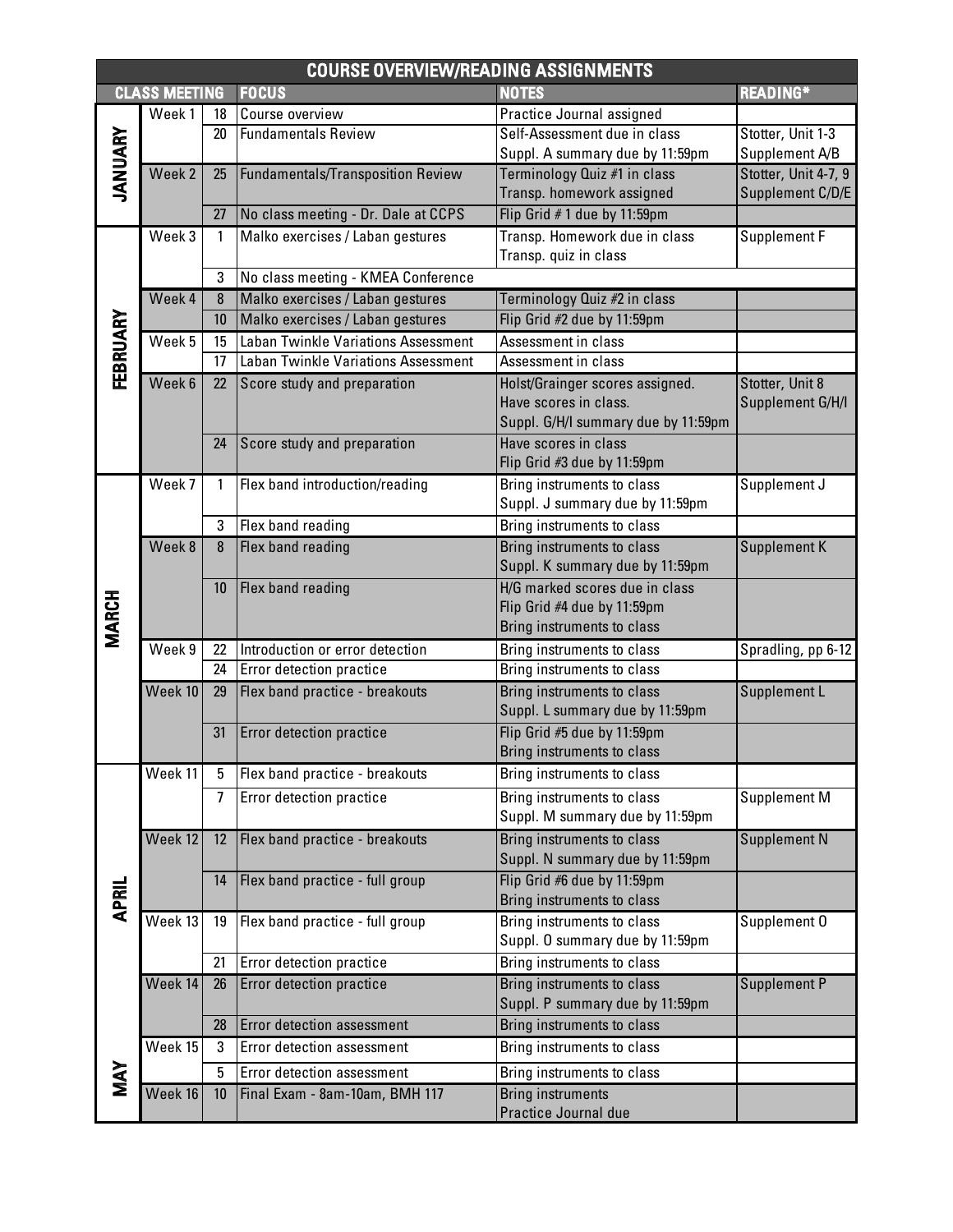| <b>ASSIGNMENT / ASSESSMENT OVERVIEW</b> |                                                                                              |               |  |  |
|-----------------------------------------|----------------------------------------------------------------------------------------------|---------------|--|--|
| <b>ASSIGNMENT</b>                       | <b>DESCRIPTION / DUE DATE</b>                                                                | <b>POINTS</b> |  |  |
| Self-                                   | Students will self-evaluate their level of proficiency on a variety of skill learned in the  | 10            |  |  |
| Assessment                              | prerequisite course to Instrumental Conducting. Due at the start of class on 1/20            |               |  |  |
| Supplement                              | Using the Discussion section of our class Blackboard page, students will provide a           | 45            |  |  |
| <b>Summaries</b>                        | brief summary of select supplemental course readings. All readings are available             | (5x9)         |  |  |
|                                         | under Course Documents in Blackboard. Due at 11:59pm on various dates-see                    |               |  |  |
|                                         | <b>Course Overview for specific dates for each summary</b>                                   |               |  |  |
| Terminology                             | This assessment will cover essential conducting terminology. Assessment in class             | 15            |  |  |
| $Quiz \#1$                              | on 1/25                                                                                      |               |  |  |
| Flipgrid                                | Using the Flipgrid app, students will have six conducting assignments to record and          | 60            |  |  |
| Assignments                             | submit for feedback. Each conducting assignment will include an excerpt and an               | (10x6)        |  |  |
|                                         | assessment rubric. Due at 11:59pm on various dates-see Course Overview for                   |               |  |  |
|                                         | specific dates for each Flipgrid assignment                                                  |               |  |  |
| Transposition                           | An assignment designed to provide students with transposition practice prior to the          | 10            |  |  |
| Homework                                | transposition assessment. Due at the start of class on 2/1                                   |               |  |  |
| Transposition                           | This assessment covers knowledge of essential instrumental transpositions.                   | 15            |  |  |
| Quiz                                    | <b>Assessment in class on 2/1</b>                                                            |               |  |  |
| Terminology                             | This assessment will cover essential foreign language musical terms.                         | 15            |  |  |
| $Quiz \#2$                              | <b>Assessment in class on 2/8</b>                                                            |               |  |  |
| Laban                                   | Students will be asked to conduct the full class through one of four articulation            | 20            |  |  |
| Assessment                              | variations of Twinkle, Twinkle, Little Star and will be assessed on their effective          |               |  |  |
|                                         | incorporation of Laban gestures in their conducting. Assessment in class on 2/15<br>and 2/16 |               |  |  |
| Prepared                                | Students will study and mark their original band scores for First Suite in Eb by Gustav      | 20            |  |  |
| <b>Scores</b>                           | Holst and Irish Tune from County Derry by Percy Grainger. Submitted scores will be           | (10x2)        |  |  |
|                                         | assessed based on a provided rubric. Due at the start of class on 3/10                       |               |  |  |
| Error                                   | Following extensive large-group and small-group practice, each student will be               | 30            |  |  |
| Detection                               | assessed on his/her ability to detect errors in a large-group performance setting.           |               |  |  |
|                                         | Assessment in class on 4/28, 5/3, and 5/5                                                    |               |  |  |
| Conducting                              | Each student will complete two hours of conducting practice per week and will log            | 40            |  |  |
| Practice Log                            | this time using a template form provided by the instructor. These will be organized in       |               |  |  |
| <b>Binder</b>                           | a 3-ring binder. Due at the start of class on the date of our final exam                     |               |  |  |
| <b>FINAL EXAM</b>                       | Following extensive large-group and small-group practice, each student will be $ 30\rangle$  |               |  |  |
|                                         | assessed on his/her conducting of a flex-band arrangement with the full class                |               |  |  |
|                                         | (arrangement seelcted from among multiple options provided by the instructor.                |               |  |  |
|                                         |                                                                                              |               |  |  |

### **Course Delivery Change Notification Information:**

If circumstances during this semester require a change in the delivery method(s) of this course, students will receive notification via their MSU email account. This notification will immediately be followed by an overview of how instruction will be continued via alternate methods.